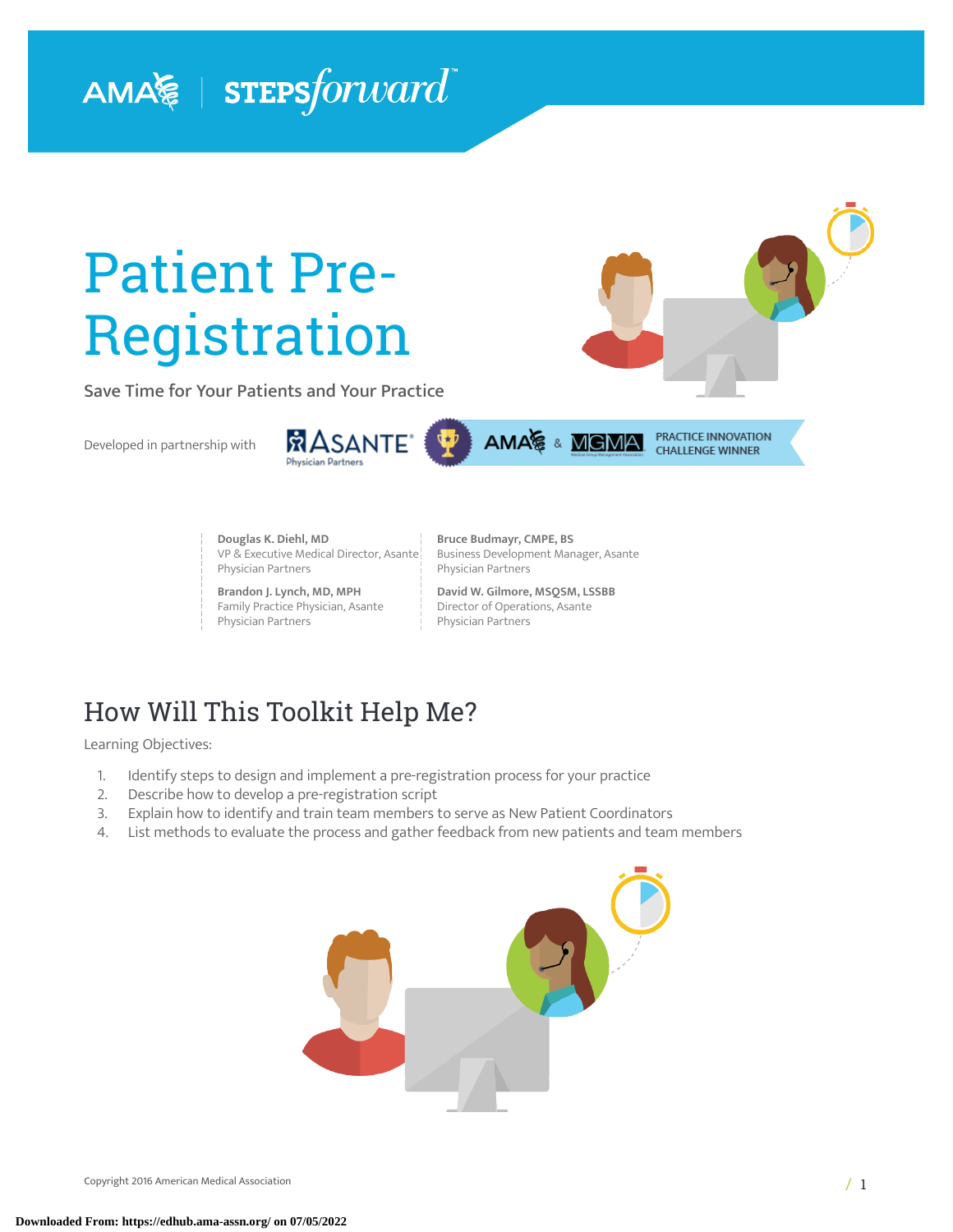### Introduction (i)

A streamlined pre-registration process saves time and reduces paperwork for both the patient and the team. $^{\rm !}$ Helping your patients with registration saves them time trying to understand and accurately answer registration questions presented to them in paper form. Physicians and other care team members can also spend more time on the visit and less time on paperwork while being confident they have a complete medical history.

A **new patient coordinator (NPC)** conducts new patient pre-registration over the phone or in person prior to the initial visit. This conversation enables the new patient coordinator to capture all of the required demographic and payment information in the registration record and enter medical information, including medication list, allergies, and medical history, directly into the electronic health record (EHR) to reduce the data entry work required of clinicians at the patient's initial visit. Eliminating paper and entering information directly into your practice's registration software and EHR prevents mistakes. Emerging technologies may further streamline [patient](https://edhub.ama-assn.org/steps-forward/module/2767762) registration, including patient portals or kiosks that allow patients to enter a great deal of registration information themselves.

# Four STEPS to Integrate Pre-Registration Into Your Practice

- 1. Design Your Pre-Registration Process
	-
- 2. Develop a Pre-Registration Script
- 
- 3. Identify and Train Team Members to Serve as New Patient Coordinators
- 4. Roll Out the New Process and Gather Feedback



### 1 Design Your Pre-Registration Process

Start by making sure you have a clear understanding of your current registration process so that you can incorporate pre-registration into your practice workflow. Note that with this approach, all registrations are entered directly into the registration software and EHR without the need for paper forms.

Work as a team to determine the information you will need to collect from patients during pre-registration. This toolkit includes a sample pre-registration process map that you can adapt to meet your needs. You can use the process map for pre-registration over the phone ahead of the appointment, or for pre-registration in person on the day of the appointment.

#### **Pre-Registration Process Map**

This tool shows the "before "and "after" processes for traditional registration and pre-registration. Adapt the preregistration process map to meet your needs. (PPT, 1,375 KB)

#### **Define How You Will Determine Success**

Establish metrics that will allow you to compare your current registration process to your new pre-registration process.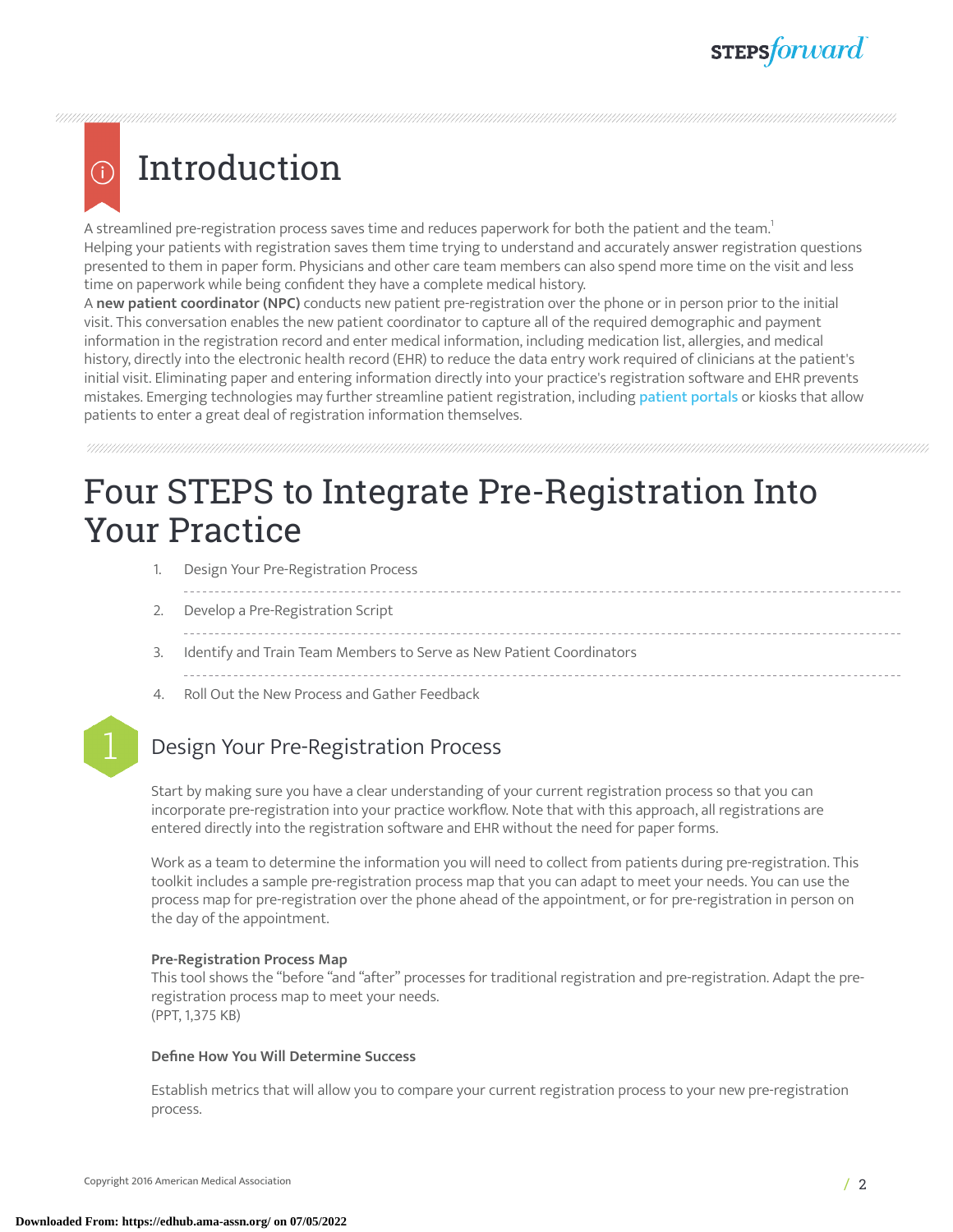

Consider using this pre-registration metrics worksheet to identify inefficiencies and set targets. You can use the same worksheet to compare your baseline metrics to measurements made after implementing the preregistration process to evaluate the new process's impact. These AMA STEPS Forward™ quality improvement toolkits can help you tackle this change in a stepwise fashion: Change [Initiatives](https://edhub.ama-assn.org/steps-forward/module/2702749), Change [Management](https://edhub.ama-assn.org/steps-forward/module/2702744) and [Organizational](https://edhub.ama-assn.org/steps-forward/module/2702744) Development, Lean [Health](https://edhub.ama-assn.org/steps-forward/module/2702597) Care, [Plan–Do–Study–Act](https://edhub.ama-assn.org/steps-forward/module/2702507) (PDSA), [LISTEN–SORT–EMPOWER](https://edhub.ama-assn.org/steps-forward/module/2767765), and [Getting](https://edhub.ama-assn.org/steps-forward/module/2757858) Rid of Stupid Stuff.

#### **Pre-Registration Metrics Worksheet**

(MS WORD, 45 KB)

**Q&A**

#### Who should I include in my discussion about new patient registration?

You should seek input from everyone involved, including the front desk personnel who answer patient questions about the current registration forms and the nurses or medical assistants who handle rooming. The perspectives of physicians and health IT team will be integral to the planning process, as well. If your practice has a **patient [advisory](https://edhub.ama-assn.org/steps-forward/module/2702594) council**, include them in the discussion, too.

Can patient pre-registration save my practice time and money?

Yes. Administrative time spent at check-in and during the clinical visit should be significantly reduced. [One](https://edhub.ama-assn.org/steps-forward/module/2702563) practice [estimated](https://edhub.ama-assn.org/steps-forward/module/2702563) that they could save over \$200,000 in physician and team time per 1,000 patients pre-registered at their seven-physician practice using an electronic pre-registration process. [2](#page-7-1)



### Develop a Pre-Registration Script

Create a pre-registration script to guide the conversation between the patient and the new patient coordinator. Organize this pre-registration script so that it matches the fields in your registration software and EHR. The new patient coordinator will save time and make fewer errors if he or she can enter the information in the same order and in the same fields during the pre-registration discussion with each new patient.

Use the script as a training tool. Laminate one copy and post it near the phone where the new patient coordinator sits as a reminder until the pre-registration conversation becomes second nature.

#### **Pre-Registration Checklist**

Use this pre-registration checklist to ensure you collect all the information needed for an efficient and effective first visit.

(MS WORD, 44 KB)

To prepare your patients to provide their medical history, you can customize the welcome letter below to send to patients. It can include pre-registration prompts, asking them to prepare an updated medical history, including current medications and allergies. Having the patient prepare this information in advance will save time and improve accuracy whether the pre-registration occurs over the phone or in person.

#### **Pre-Registration Welcome Letter**

This welcome letter will help patients recall important information that the new patient coordinator will need to register them. Send this to patients before the coordinators speak with them. (MS WORD, 39 KB)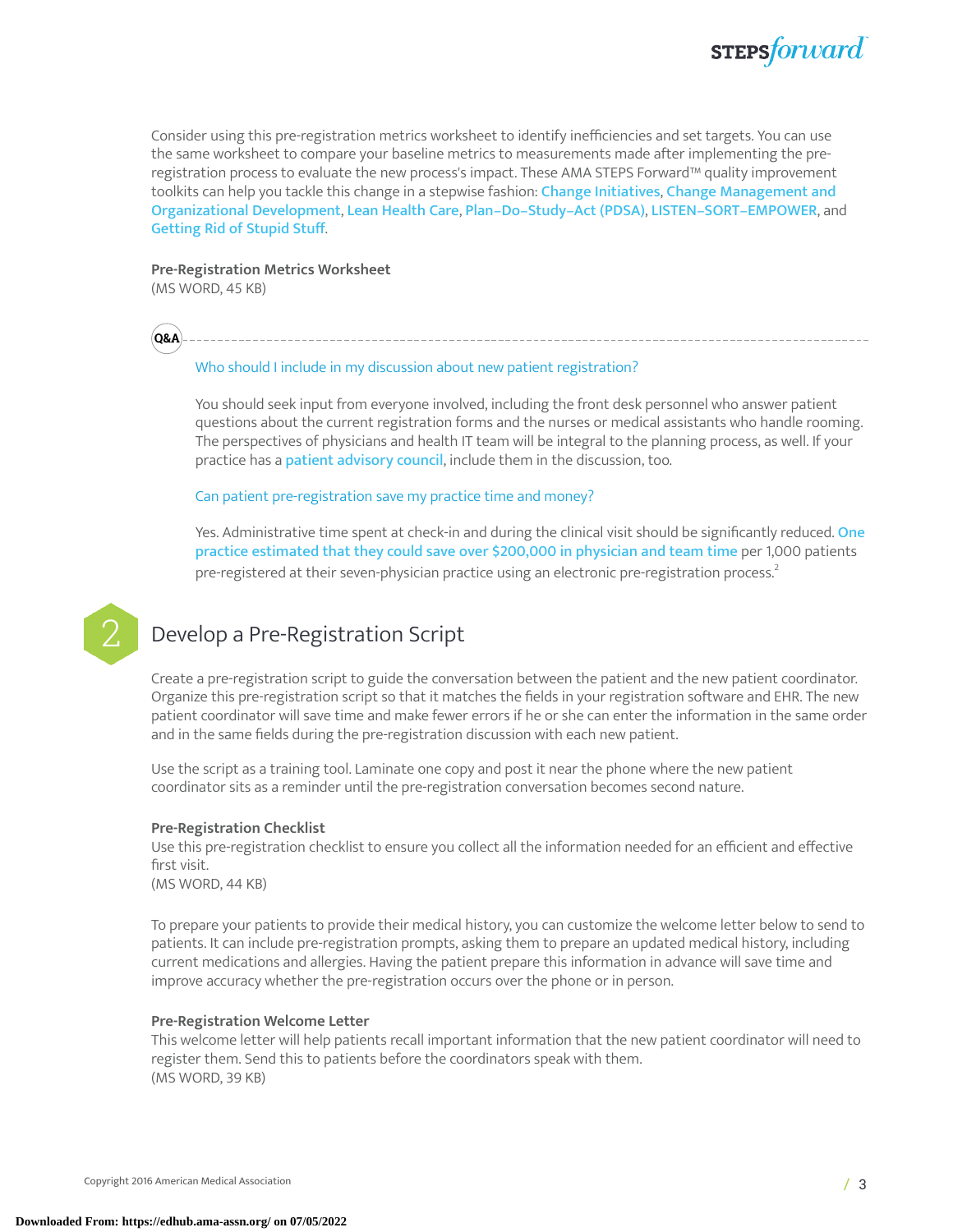# **STEPS**forward

#### Does the new patient coordinator need to enter the information into the registration software and EHR manually?

The new patient coordinator should be trained to enter patient information directly into your practice's systems during the conversation with the new patient to avoid filling out a paper form that they will then need to re-enter or scan into the record.

While this approach may seem more time-consuming than entering or scanning paper forms patients fill out themselves, it may benefit your team in several ways:

- Resulting in higher quality data being entered into the medical record, which will empower your team to have more ownership of the information
- Giving the new patient coordinator the opportunity to explain why certain information is important to the patient's medical care
- Helping patients feel more comfortable asking questions about their upcoming visit and the registration information that the practice needs
- Putting patients at ease before meeting a new care team at their appointment





**Q&A**

### Identify and Train Team Members to Serve as New Patient Coordinators

New patient coordinators should have exceptional customer service and telephone skills, as well as competency with your practice registration software and EHR. The new patient coordinator can be a front office team member designated to handle new patient registration as part of his or her responsibilities, a current medical assistant, or a patient service representative. Depending on your practice specialty and the average complexity of your patients' care needs, a nurse may be a more natural fit for this position.

The new patient coordinator's responsibilities include:

- Guiding patients through the pre-registration process
- Informing the patient about any items to bring to the appointment, such as medications and prior medical records
- Obtaining accurate and complete demographic, insurance, and medical information
- Checking patient insurance eligibility and informing the patient of any co-payments that will be due at the time of service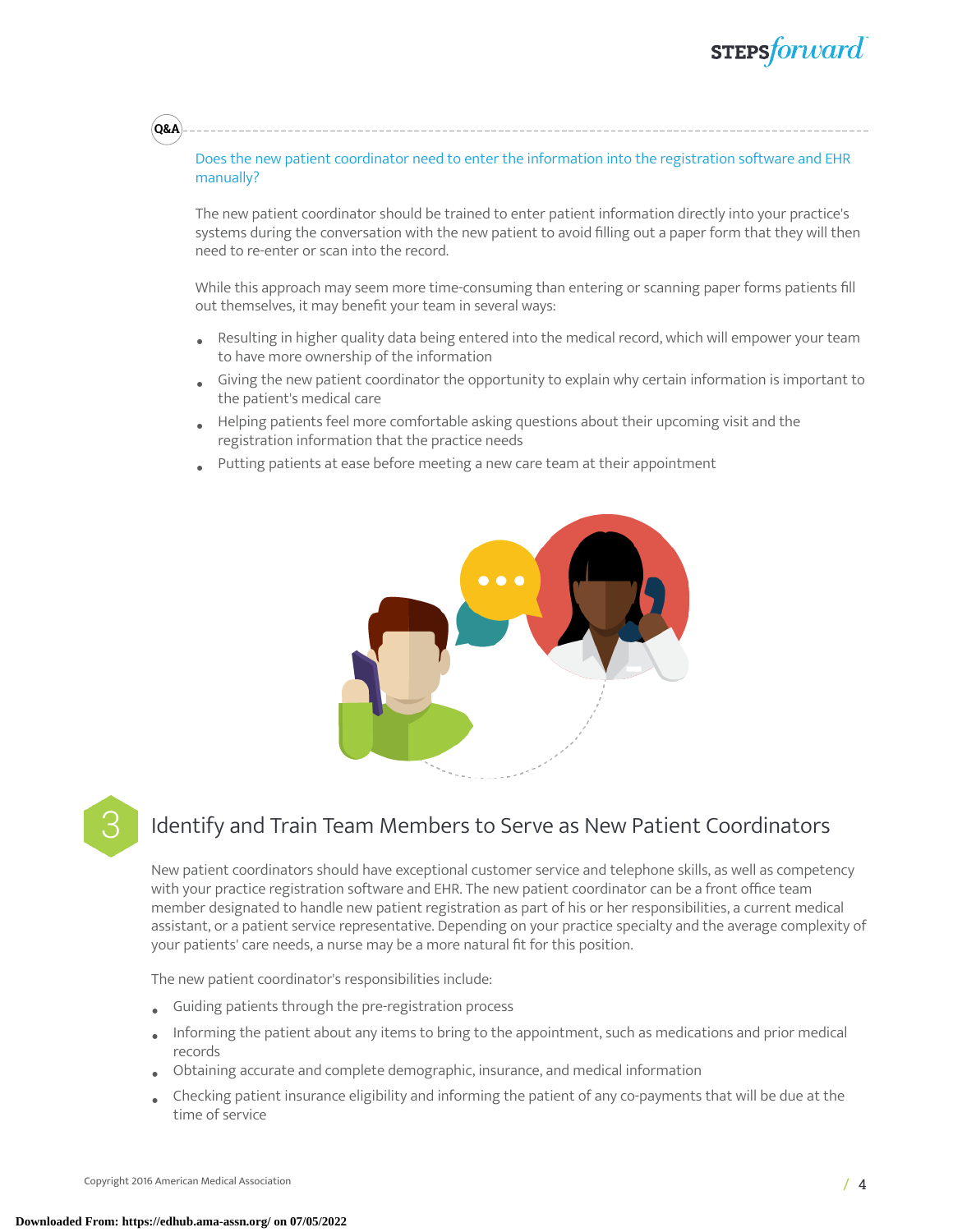

- Scheduling the patient's appointment and giving the patient a copy of the appointment date and time, parking instructions, and directions to your practice
- Scheduling any laboratory or other tests based on your practice's protocols
- Helping the patient request transfer of prior medical records to your practice
- Answering questions about the registration process, practice, and medical team

### **Q&A**

#### What training should I provide for my medical assistant or patient service representative to transition into the new patient coordinator role?

Medical assistants often need some procedural or workflow training regarding the registration process. Patient service representatives may need training on basic medical terminology and EHR documentation. Shadowing can be an effective way for medical assistants and patient service representatives to learn from your check-in team, schedulers, physicians, and nurses. If you have a medical assistant [professional](https://edhub.ama-assn.org/steps-forward/module/2702558) [development](https://edhub.ama-assn.org/steps-forward/module/2702558) program, consider adding a session on pre-registration to train your medical assistants. To make the most out of your training program, your patient service representatives could learn from your medical assistants about the essential clinical information they need to enter into the chart before the patient visit.

#### Where should the new patient coordinator sit to facilitate the conversation about the patient's medical history?

If possible, the new patient coordinators should have a small office with a door that can be closed for privacy, but with enough room for a family member to be present if requested by the patient. This is particularly helpful if your practice serves a large elderly population that is more likely to have family members or caregivers with them at their appointments.

#### Can the new patient coordinator collect insurance information at the time of pre-registration?

Yes. The new patient coordinator should run an [insurance](https://edhub.ama-assn.org/steps-forward/module/2702603) eligibility check and review the patient's benefits to explain his or her co-pay responsibility. If your practice is not in the patient's network, the new patient coordinator can explain what that means and confirm that the patient wants to keep the appointment.

#### How many new patient coordinators will my practice need?

The number of new patient coordinators will depend on the number of new patients you anticipate. [By](https://edhub.ama-assn.org/steps-forward/module/2702563) way of [example](https://edhub.ama-assn.org/steps-forward/module/2702563), 2 new patient coordinators worked well in a practice of 7 physicians. In that setting, 3 of the 7 physicians were new and needed to build their patient panels, so they needed additional support to pre-register new patients. The second new patient coordinator covered lunch breaks and assisted walk-in patients to minimize or eliminate wait time.<sup>[1](#page-7-0)</sup> Your practice may find that only one new patient coordinator is needed. You may also consider cross-training another medical assistant or patient service representative to cover for a single new patient coordinator.

#### Will the new patient coordinator need to dedicate all his or her time to pre-registration, or can this person fulfill another role on my team?

The new patient coordinator should have sufficient uninterrupted time to thoroughly collect all important information, accurately enter it into the registration software and EHR, and most importantly, make new patients feel welcome at the practice. If new patient coordinators have other responsibilities in the practice, you may find that the best approach is dedicating one day a week or half of each workday to preregistration tasks. If you choose to do some or all of the pre-registration over the phone, you will be able to batch the work more easily than if pre-registration is done only in person at the time of the visit.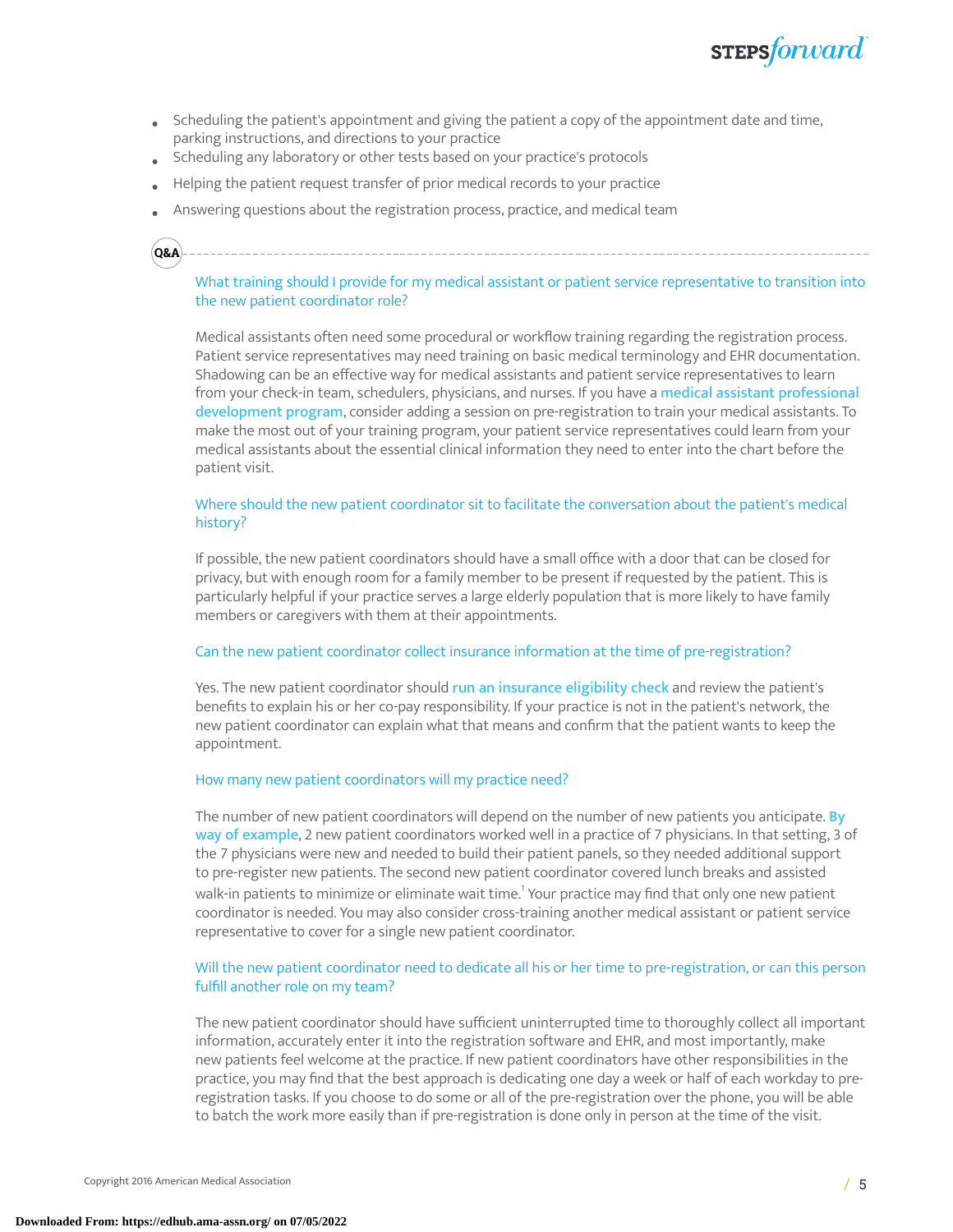### Roll Out the New Process and Gather Feedback

Start implementing the pre-registration process with new patients who still need to be scheduled. As time permits, reach out to new patients who have already been scheduled.

Solicit quarterly feedback from new patients and your team. Anecdotal feedback from physicians, nurses, and medical assistants about the quality of the clinical information entered during pre-registration will help improve the process. Prepare continuous training or education for the new patient coordinators based on this feedback. Review your metrics worksheet to determine how pre-registration has impacted your practice.

Consider customizing the run chart below to display the results visually.

#### **Run Chart**

Use this tool to track and display your initiative's progress over time. (MS EXCEL, 26 KB)



#### How long should it take to complete registration with the new process?

Pre-registration by a new patient coordinator should take approximately 15 to 20 minutes.

#### What about walk-in new patients?

Patients who walk into the clinic can meet with the new patient coordinator in person for 15 to 20 minutes to complete pre-registration before seeing the medical team. This will ease the burden on the patient service representatives who are checking in other patients, and it will ensure that the clinical team has all of the information they need for an efficient, effective visit.

The same approach can be applied to established patients who need to update demographic or insurance information before their appointments.

#### What results could I see with pre-registration?

Results of using pre-registration may include increased patient satisfaction, increased physician and care team satisfaction, more efficient new patient appointments, reduced new patient check-in times, and more efficient use of resources.

#### How quickly could we see results with pre-registration?

It depends. The efficiency of your current registration practice, practice size, and new patient coordinator resources are all factors. One practice reported that it took approximately three months to achieve consistently accurate, single-take pre-registration data entry.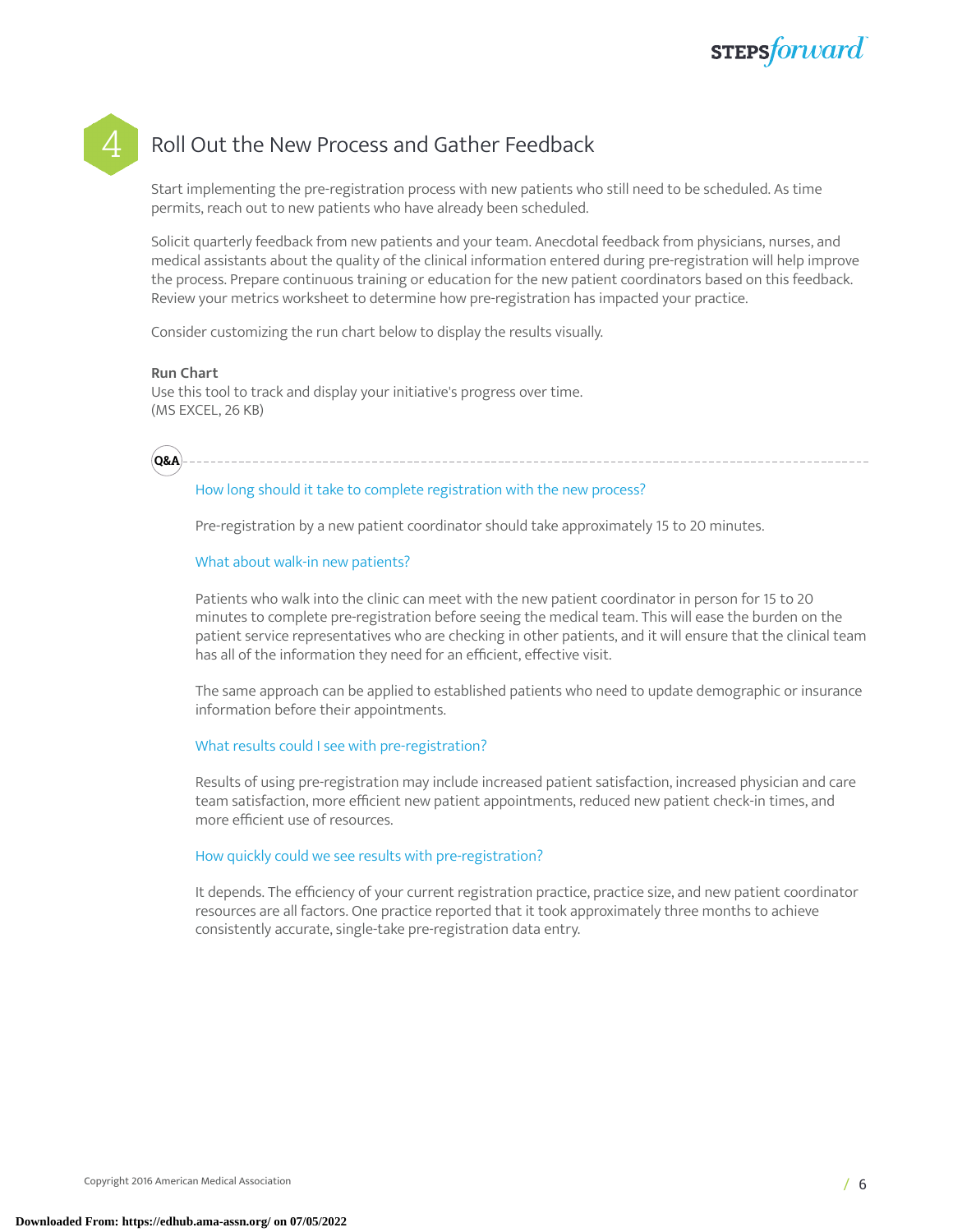# **STEPSforward**



# Conclusion

Standardizing and streamlining new patient visits with pre-registration can save your practice time and money while providing a better experience to both patients and team members. The new patient coordinator can be a welcoming presence, and having a new patient coordinator reach out to new patients before their first appointment can help everyone have more efficient visits.



#### **Pre-registration saves time and reduces paperwork.**

Helping patients with registration saves the patient time trying to understand and accurately answer registration questions presented to them in paper form. Physicians and other care team members can also spend more time on the visit and less time on paperwork, while being confident they have a complete medical history.

#### **Use technology to your advantage.**

Eliminating paper and entering information directly into your practice's registration software and EHR prevents mistakes. Emerging technologies may further streamline [patient](https://edhub.ama-assn.org/steps-forward/module/2767762) registration, including patient portals or kiosks that allow patients to enter a great deal of registration information themselves.